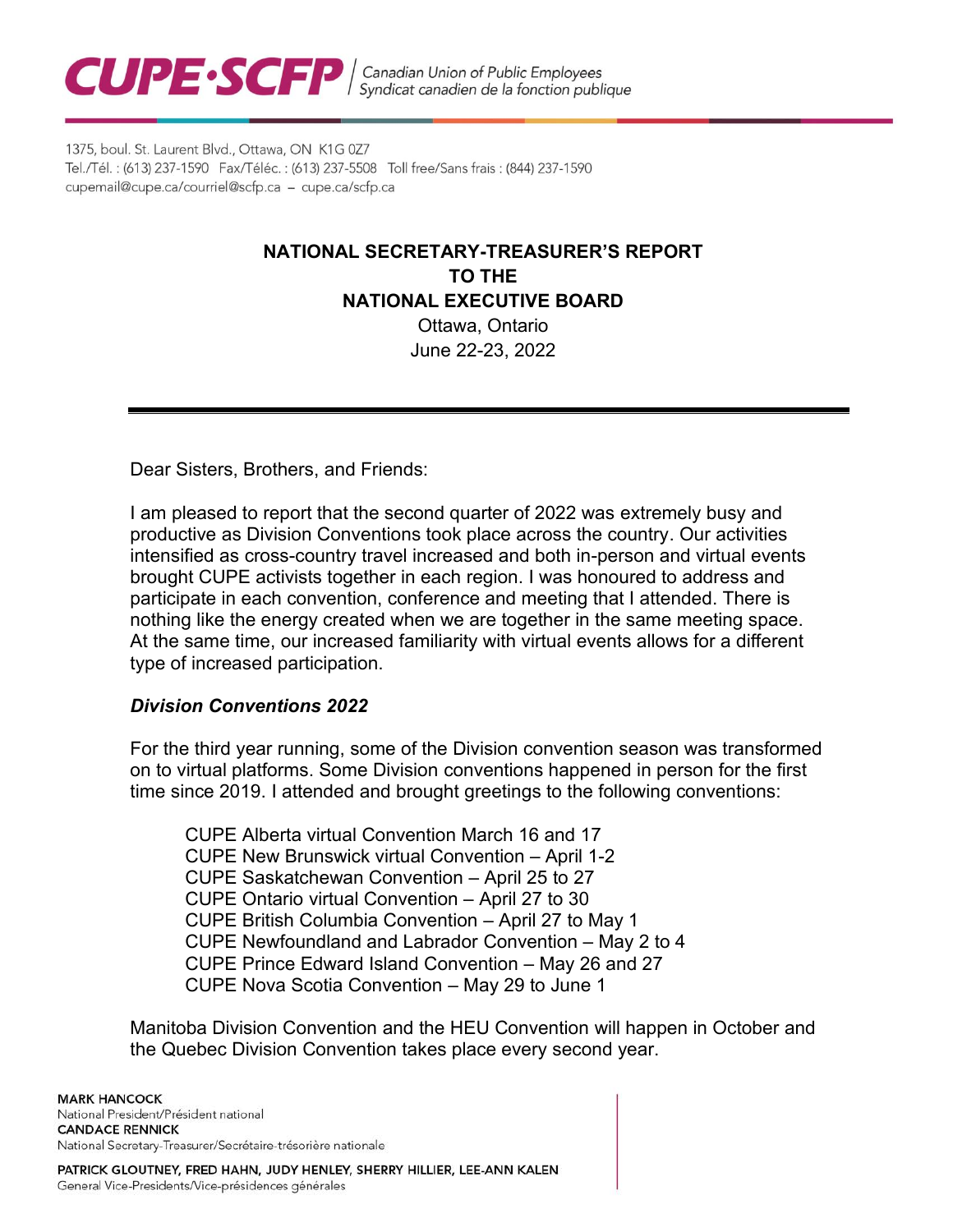It was a real honour for me to address the delegates and to spend time with the Division Executive Boards. At the in-person events, Mark and I hosted the National Officers' Breakfast/lunch sessions and this year's theme was an in-depth update on the Safer Union Spaces work underway to change the culture in CUPE so that we eliminate compliancy or denial that sexual violence, harassment and many forms of discrimination take place within our union. Most significantly we spoke of the work taken on to review our complaint processes, investigate implementing an Independent Ombudsperson Office and to increase and intensify our prevention work in every area of our union.

In my convention remarks I thanked delegates for the incredible support and trust of the members and locals across the country electing me at convention last fall. I pledged to never forget where I've come from, and I promised to live up to my campaign pledge to work with every level of CUPE to build greater union power, so that together we can make real gains for our members and the entire working class. I also addressed another priority – the issue of equity in our leadership structures, and our staff.

I committed to delegates that I am working with our staff union's bargaining agent representatives, and with CUPE's Human Resources Department, to explore how we can accelerate employment equity beyond what we are already doing. My message was clear – I think our progress has been too slow and we must do better. We can't be a strong, democratic, responsive, and progressive union if our leadership bodies, and our staff, don't reflect the full diversity of our members and communities.

## *Ontario Council of Hospital Unions*

In April, I addressed the annual convention of the Ontario Council of Hospital Unions (OCHU). Their membership – primarily women and many who are racialized – has suffered greatly under Bill 124 and Doug Ford's mismanagement of the pandemic. They are in a tough round of bargaining, fighting to reverse real wage losses. In their case they do so without the right to strike, and so CUPE National has invested heavily in their bargaining campaign efforts in this last quarter. OCHU is working in coalition with other healthcare unions in a significant communication and mobilizing push, with both air (advertising) and ground (organizing and communications) campaigns.

## *Ontario School Board Council of Unions*

In early June, I attended and addressed the Ontario School Board Council of Unions (OSBCU) convention in Windsor. Representing more than 55,000 education workers in Ontario, they have recently served notice to bargain in advance of their August collective agreement expiry. Under Ontario legislation, they will bargain wages, job security, and other central issues on behalf of all CUPE education workers in the province.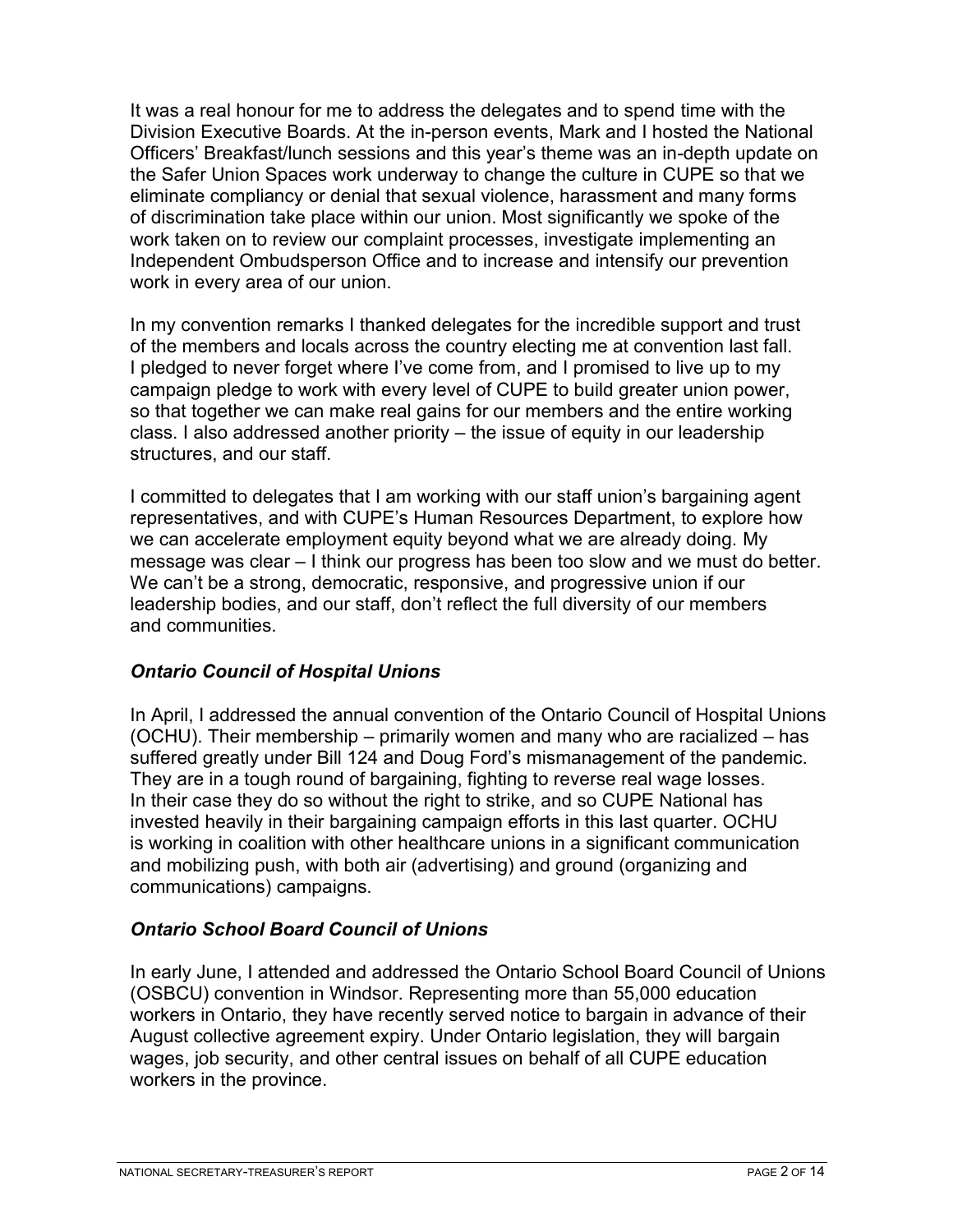The OSBCU has been working hard to organize members to be strike-ready for the fall. Their members need to see real wage gains to make up for years of wages losses under Doug Ford and Bill 124. I addressed their annual convention in early June and pledged the support of the national union as they build bargaining power and potentially exercise strike action to achieve their goals.

Ontario School Board workers' wages have increased by an average of 9% over a 10-year period. Inflation over that same period has increased by 19.5%. It is absolutely crucial that this bargaining round secures a significant wage increase for members to help make up the ground that has been lost. This will be an important round of bargaining for the entire union, and represents CUPE's largest bargaining table anywhere in the country.

At this NEB meeting I will present a motion regarding OSBCU's access to strike averting funds. I am proposing funding approval before the strike votes occur. This approval is on an exceptional basis as the vast majority of the school board members are on lay off for the summer as bargaining occurs. Strike votes will be held in the fall when the schools are reopened and members get back to work.

## *Quebec Provincial Council of Municipalities Convention (CPSM)*

It was with great pleasure that I went to the Quebec Provincial Council of Municipalities convention on May 18. The convention was well attended and welcomed back Local 301, Montreal outside workers in their ranks. Over 250 people participated. During this 20<sup>th</sup> meeting, delegates heard from their executive board on the upcoming challenges for the municipal sector, including the impact of inflation on municipal budgets and the upcoming rounds of bargaining that will be more difficult in this context.

I was pleased to be there for the conference on Human Rights, led by our Human Rights Representative, Julie Girard-Lemay. She was able to make the delegates aware that systemic discrimination was present in our workplaces through simple and concrete examples. I look forward to participating to the third Human Rights Conference for the Quebec Region next fall.

#### *CUPE National Audits*

Although many chartered organizations continue to experience disruptions due to the pandemic, it continues to be a busy audit season for Secretary-Treasurers and Trustees across the country. My office continues to receive a significant number of Trustees' Audit Report submissions. A big thank you to all of the local Trustees and Treasurers who are working so hard to get these completed.

At CUPE National, our external auditors are back to a combination of in-person and virtual work. They have completed their extensive annual review of our finances and financial systems. Our CUPE National Trustees conducted their annual audit of 2021 in June. Both audit reports will be presented at this NEB meeting.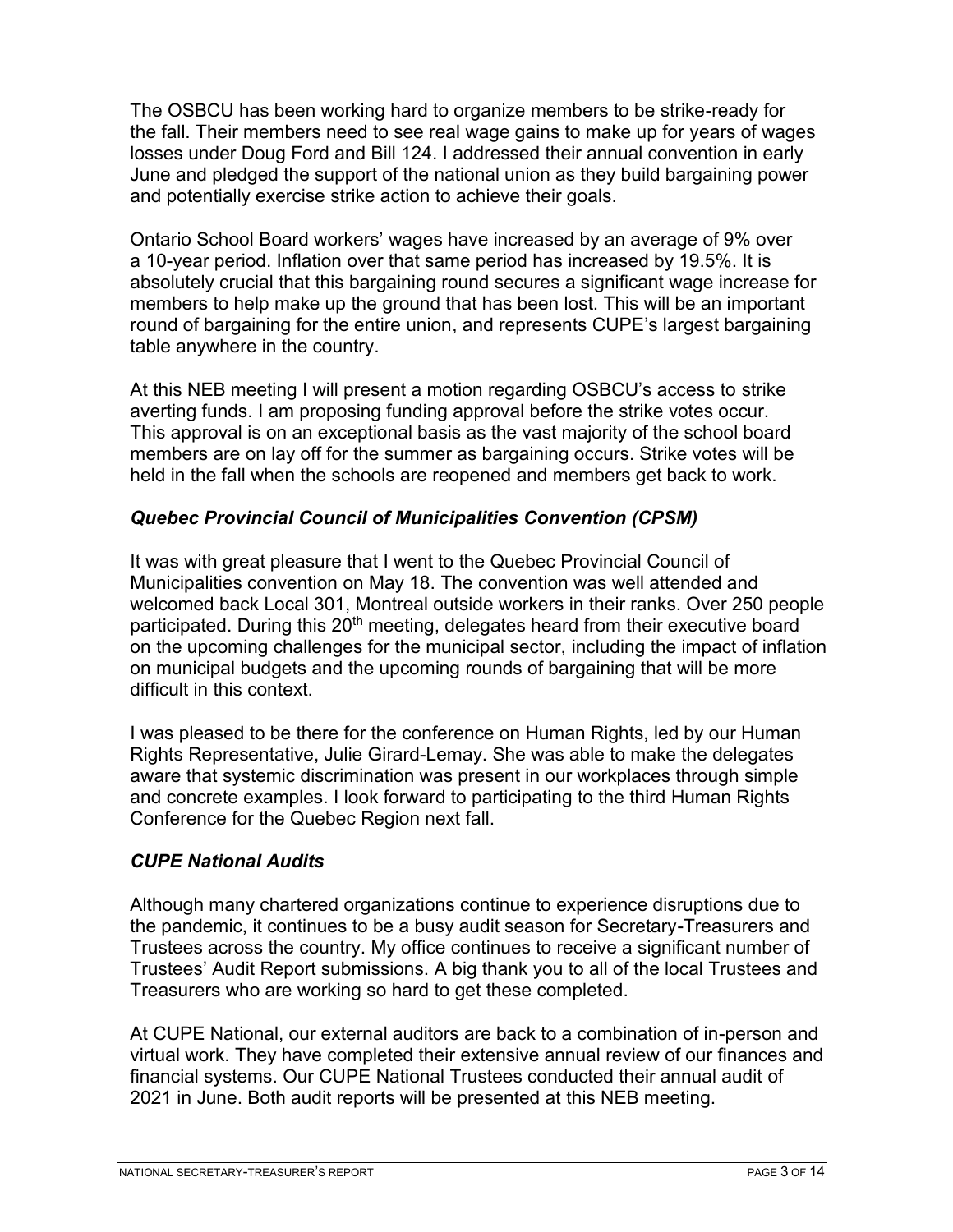I would like to recognize the very important work of our Trustees and our staff at the National office who worked very hard to create the conditions for success and to support these evolving processes. Specifically, I wish to thank Meliza Fournier and Tammy Griffin for their support of the Trustees and their work.

## *Zoom Support for Locals*

Following Sister Ranalletta's proposition made at a previous NEB meeting to explore the possibility of making ZOOM licences available for our locals to use when needed, I am pleased to inform you that we will kick start a pilot project in BC. We will purchase ten licenses to be managed by staff at the BCRO on a first come, first serve basis. This pilot project of a couple of months will permit us to iron out any wrinkles that could come up before we expand it to all regions in the country. In collaboration with our IT department and my office, we will be working with the region in assigning the licenses, creating an easy access calendar for bookings and making sure proper training is provided to staff and locals if need be.

The pandemic has forced us to change our ways of doing business, one of them being virtual or hybrid meetings. It is important we give our locals the tools they need to successfully run their activities and keep an active and efficient communication line with their members even when meeting in person is not possible.

# *NEB Safer Union Spaces Working Group*

The working group and key senior staff met for a strategic planning meeting in February 2022. The meeting ended with the creation of an agreed upon workplan that identified key issues and the way forward. NEB members and staff/branches have been identified to work together on each of these priority areas.

In addition to dedicated staff from the national branches, the work is being resourced with two additional full-time supernumerary positions:

Anne Healy will be responsible for putting together a proposal for an independent Office of the Ombudsperson after a review of all our complaint processes and doing a comprehensive analysis of other organizations programs. In addition, Anne will oversee recommendations and development regarding enhanced mediation and restorative practices in CUPE as part of this work.

Sylvia Sioufi will direct the work within National Services and Organizing and Regional Services to coordinate implementation of the workplan including such areas as prevention, education, bystander training, awareness programs, equity member leadership training, supports for locals and other aspects of the extensive culture change that is required. In addition, Sylvia will assist Human Resources in advancing the necessary aspects of the plan.

My goal is to report to each NEB meeting on concrete changes to policy and practice as we achieve each step of the plan. Some of the work will require drafted constitutional amendments for our next National Convention in the fall of 2023.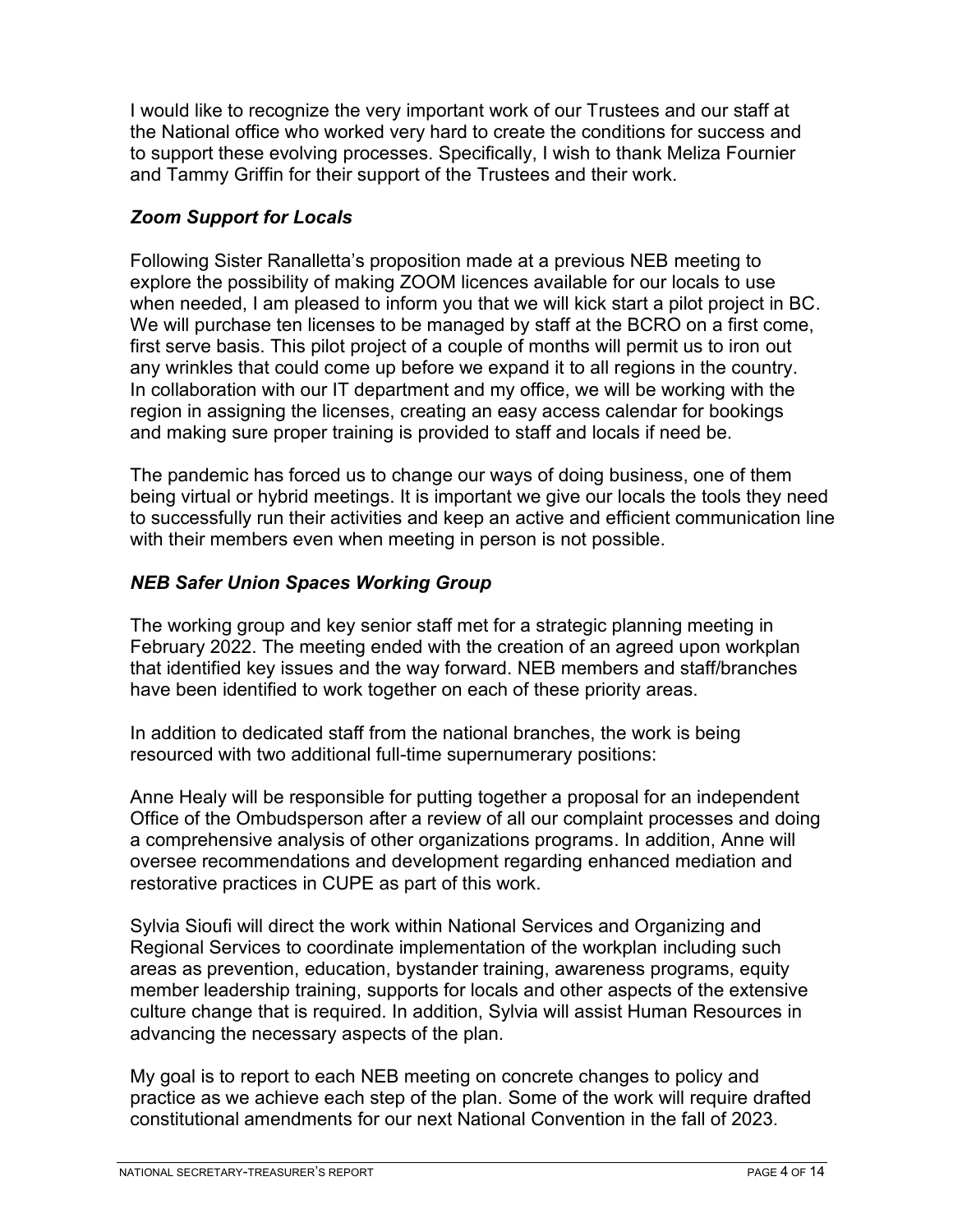## *Regional Office Re-Opening Plans and Vaccination Policy*

Phase 2 of our office re-openings began on March 28 and progressed gradually so that as of May 30 we moved to Phase 3 with our offices fully reopened.

Our COVID policy has been implemented and as previously reported in March, is being administered based on an honour system. We have implemented a QR code for screening which is available at every office. There is no requirement for staff, members or visitors to provide proof of their attestations. Unvaccinated staff, visitors and members or those who have not disclosed their vaccination status will need to conduct a COVID-19 rapid test before entering the workplace or attending CUPE sponsored events. Masks continue to be required when moving around in CUPE spaces or when sitting in proximity. The policy has been reviewed by the senior staff and status quo will remain in place until at least August 1, 2022, as it will be reviewed again on July 15 with the hope of being able to lift some of the measures in place.

We have received 1,400 free rapid covid testing kits provided to organizations from the federal government and we have purchased another 2,000 tests. They will be made available to staff as needed. We are also providing testing kits to Union Education to be at onsite workshops where necessary.

## *CUPE Staff Bargaining Update*

I am pleased to report that the first and largest of our seven CUPE staff bargaining tables has been successfully concluded after three long days of bargaining and has been ratified by the National Executive Board. The minutes of settlement include a four-year deal which both parties agreed to recommend.

The overall settlement is one which recognizes and respects the hard work staff do for CUPE members.

We have had productive conversations with many of our other staff unions and hope to reach fair settlements following the pattern set with CSU.

Further dates for COPE, SEIU, both UNIFOR groups, CDU and CEU will be taking place over the next few weeks.

## *NSTO Staffing Updates*

I am thrilled to announce the appointment of Andrea Addario to the position of Executive Assistant to the National Secretary-Treasurer effective May 16, 2022. Andrea is fully bilingual and brings over 20 years of experience in CUPE, having worked as a Servicing Representative, a Communications Officer, and most recently in the Union Education Branch. She was also the Communications Director for former Mayor David Miller in Toronto. In June, Andrea will represent CUPE and the labour movement at the Governor General's Canadian Leadership Conference.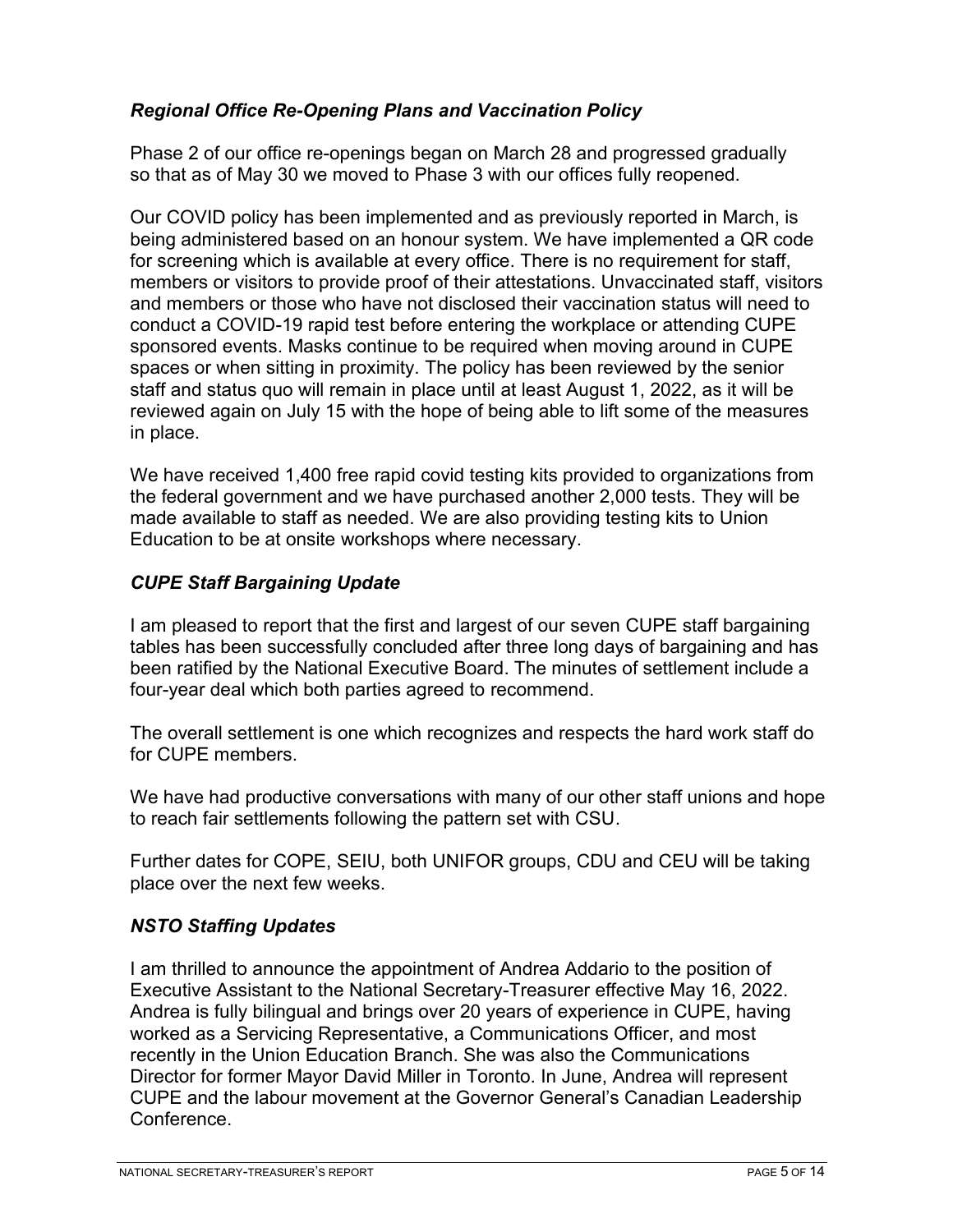I would also like to take this opportunity to thank Anne Healy for her support and dedication to the office of the Treasurer over the past eight years. As mentioned above, I am excited to share that Anne has accepted the offer from Mark and myself to serve in the capacity of Senior Advisor, Office of the Independent Ombudsperson, as CUPE embarks on an initiative and recommendation from the Safer Spaces Working Group to develop a comprehensive proposal for the creation of an Independent Ombudsperson's Office.

Anne's activism as a progressive feminist is rooted in her work in Women's Shelters and Women's Services providing support and advocacy to assaulted women. As a certified mediator, Anne has decades of experience designing and delivering mediation and conflict programs for CUPE locals and staff. Along with extensive collaborative experience at the National level, Anne will bring her organizational and program development skills to this new role. Anne will assume this new role as of July 1, 2022 and will remain in her Executive Assistant role until that time.

# *Employee Future Benefits Liability*

I am very pleased to announce that as of December 31, 2021 we have achieved the goal of recording the full liability for our employee future benefit costs in the liability section on our Balance Sheet. This has been a long and historic road for CUPE.

Prior to 2005, these costs were being recorded on a pay as you go basis, with no liability recognized for the amounts that would be paid out to our employees and their families in their retirement years. This accounting policy was in contravention to Generally Accepted Accounting Principles (GAAP) and has resulted in CUPE having a qualified audit opinion all these years. The accounting standards require an organization to record the entire cost of employee benefits over the period in which an employee provides service – in other words, the expected cost of the benefits we expect to pay to an employee in their retirement years are to be recorded on our books by the date they retire.

In 2005 the National Executive Board adopted what has become known as the Employee Benefit Roadmap. This put in place the plan for us to gradually start to recognize the cost of our liability to our employees in their retirement years by recording an extra amount each year over a multi-year period. This was achieved by adding some of this cost to our operating budget as an additional expense in every year since 2005. The extra amount recorded started at \$580,000 in 2005 and the Roadmap was a plan to increase that amount by \$900,000 in each operating budget until we got the liability fully recorded.

I am very pleased to report that we achieved this result as at December 31, 2021, a full two years earlier than was projected by Don Smith, CUPE's pension and benefits advisor. This was achieved partly because we recorded \$18 million in unrealized gains on our investments last year and were able to book an extra \$5 million last year due to prolonged reduction in travel costs and other expenses due to COVID.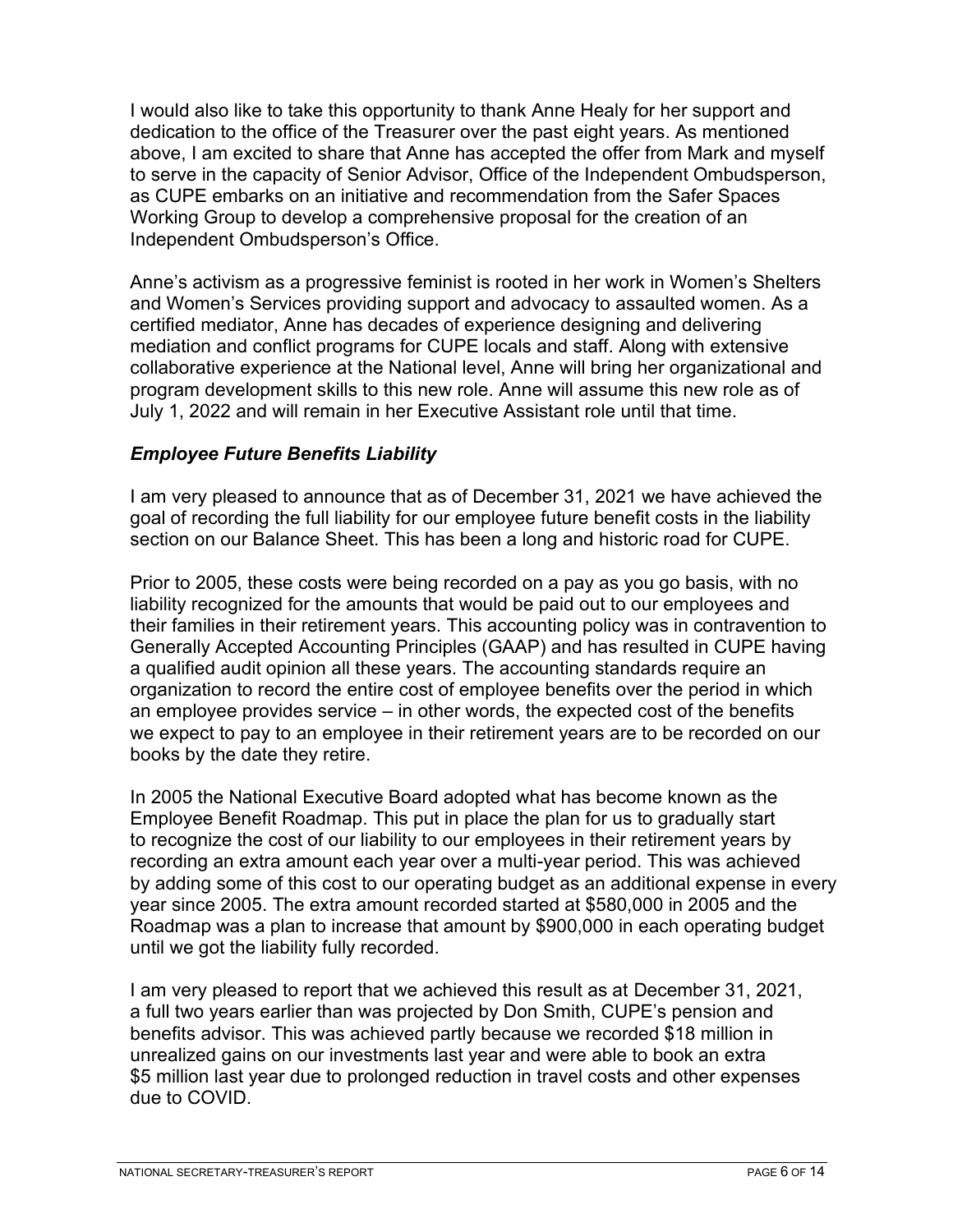Now that we have achieved our goal, the objective changes for us. The next step is to ensure we have some stability in this area. These future benefit cost change every year and are highly dependent on things like economic forecasts, interest rates and the expected rise in future health care costs to name a few. Although we are hopeful that our 2022 budget, which is still based on the Roadmap, will result in our expenses being higher than necessary, we will continue to follow the Roadmap for the remainder of our 2022 financial reporting. We will reassess the budget for 2023 and will only have a clearer picture of how we fare at the end of 2022 once we get our next actuarial valuation report.

## **FINANCIAL STATEMENTS FOR THE QUARTER ENDED MARCH 31, 2022**

#### **GENERAL FUND**

#### *Statement of Financial Position (Balance Sheet)*

The total assets in the General Fund at March 31, 2022 were \$350.9 million compared to \$351.8 million at December 31, 2021. The items of significance are discussed below.

The bank balance at March 31, 2022 was \$16.7 million down \$1.7 million from the balance at December 31, 2021. The bank balance includes various internal cash reserves which are set aside for the 2023 convention, retirement payouts, future benefits funding, property maintenance and the Regional Building Fund.

The total liabilities in the General Fund were \$305.1 million at March 31, 2022 down from \$308.1 million at December 31, 2021.

The true Future Employee Benefit Liability as calculated by our Actuary at December 31, 2021 stood at \$240.3 million, in comparison to \$244.6 million at the end of 2020. The December 31, 2021, Balance Sheet has recorded a liability of \$240.3 million meaning the liability is now fully recorded on our Balance Sheet.

In the first quarter of 2022, partly due to negative performance of the investment markets, we recorded an overall decrease of \$2.4 million in the booked liability, bringing the total recorded liability at March 31, 2022 to \$240.7 million.

The Fund Balance at March 31, 2022 is \$45.8 million of which a total of \$3.4 million is restricted as follows: Convention and National Events Assistance Fund \$994,000 and Regional Building Fund, \$2.4 million. Of the remaining Fund Balance, we have invested \$67 million in fixed assets leaving a negative unrestricted balance of \$24.7 million. This means that all the equity in the General Fund is spoken for either in terms of being allocated for a restricted purpose or tied up in fixed assets.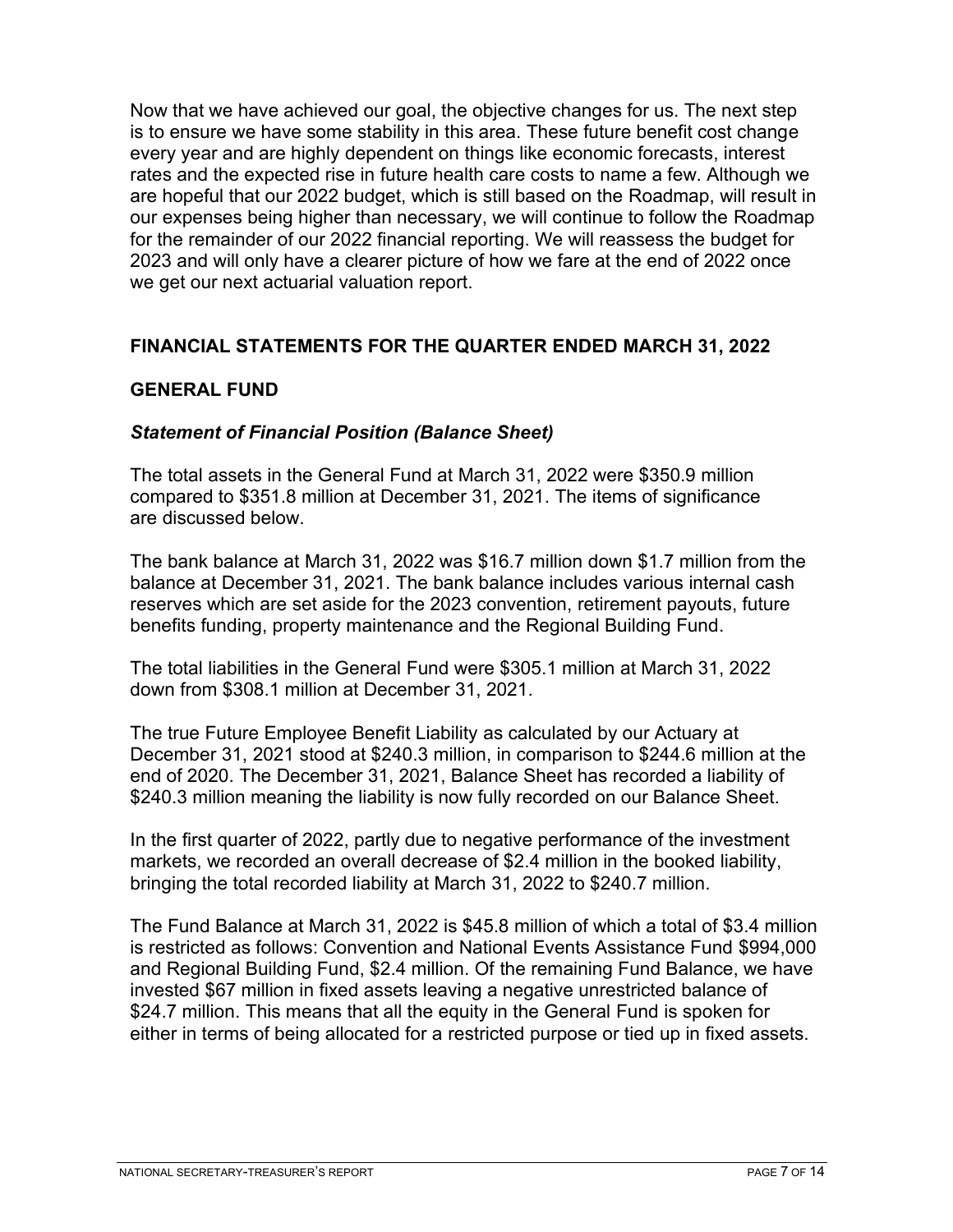## *Statement of Operations*

The operating surplus for the year-to-date is \$2.1 million, compared to a budgeted deficit of \$1.9 million or a variance of just over \$4 million. Per Capita revenue is over budget by \$1.1 million and total revenue is under by \$3.8 million due primarily to an unrealized loss of \$6 million in our investment accounts caused by a marked decline in the financial markets in the first quarter of the year. Total expenses are under budget by \$7.8 million.

Salaries are virtually on budget, current benefits are over budget by \$400,000 and future benefits, excluding the provision to add the investment gains and losses to the liability, are over budget by \$384,000. Directors and Representatives salaries are over budget by 2.5% or \$372,000 while Administrative and Technical Salaries are 1.7% or 53,000 over budget. Clerical salaries are under budget by 2.9% or \$139,000. Vacation Relief is under budget by 50% or \$203,000.

Cumulatively, the other operating expenses including Programs are \$4.1 million under budget. Below are some of the more significant items:

- 1. Operational Travel costs are \$1.3 million under budget due primarily to reduced business travel.
- 2. Fixed Staffing Costs are \$618,000 under budget largely due to reduced vehicle travel so far in the year.
- 3. Overall programs for the national departments are \$599,000 under budget for the first quarter largely due to timing of expenditures incurred.
- 4. Strategic Directions is \$492,000 under budget to this point in the year.
- 5. EAP Care Costs are \$88,000 over budget.

#### **NATIONAL DEFENCE FUND**

#### *Statement of Financial Position (Balance Sheet)*

As at March 31, 2022, we have \$24 million in Total Assets compared to \$23.3 million at December 31, 2021. The cash balance at March 31, 2022 is \$2.3 million down \$3.9 million from December 31, 2021. In addition, we have investments totalling \$19.5 million on the books at March 31, 2022, up \$4.8 million from December 31, 2021. The increase due to additional funds moved from cash into investments during the first quarter of 2022.

Under Liabilities we have accounts payable and accrued liabilities of \$270,000 at March 31, 2022 compared to \$1.8 million at December 31, 2021. There is also \$10.7 million in cost-shared campaigns' liabilities which have increased by \$330,000 from December 31, 2021. Finally, \$549,000 is owed to the General Fund at March 31, 2022.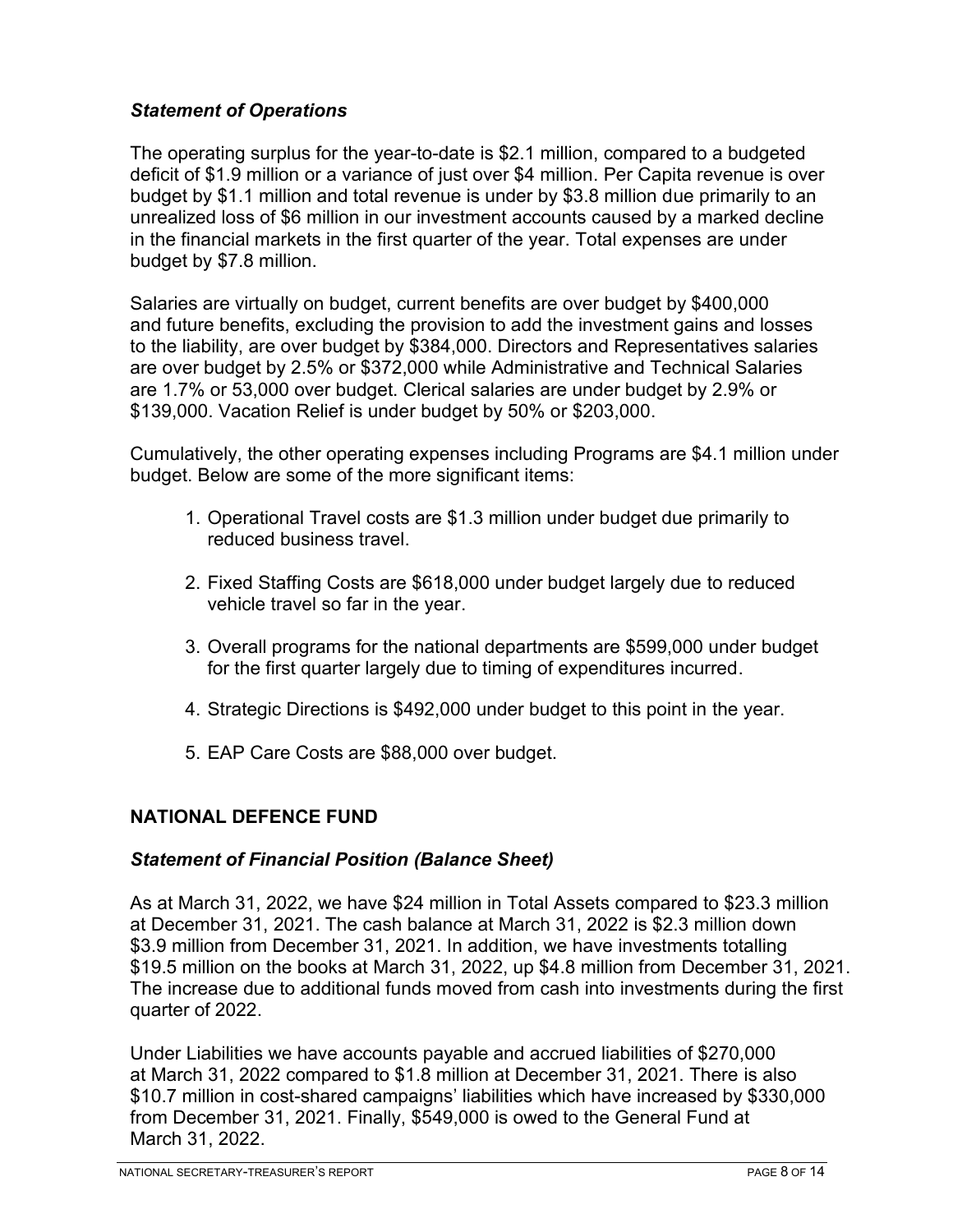At March 31, 2022, the Fund Balance was \$12.5 million, compared to \$11.1 million at December 31, 2021.

### *Statement of Operations*

Cost-Shared Campaigns: In the first quarter, the National Executive Board approved a total of \$1,683,597 in cost-shared campaigns with an annual budget of \$4.4 million. There was a recovery of \$1.1 million in unused funds from prior years cost-shared campaigns that have been closed out during the first quarter of the year.

Major Organizing: Expenses were \$590,226 against an annual budget of \$4.25 million.

National Strategic Initiatives: Expenses were \$616,927 against an annual budget of \$2.85 million.

Regional Strategic Initiatives: Expenses were \$142,776 with a budget for the year of \$2.375 million.

#### **NATIONAL STRIKE FUND**

#### *Statement of Financial Position (Balance Sheet)*

Total Assets in the National Strike Fund as of March 31, 2022 were \$139.5 million, up \$2.8 million from December 31, 2021. These assets consisted of \$2.6 million in cash, \$2.2 million in per capita receivable and \$134.6 million in investments.

Under Liabilities we have accounts payable and accrued liabilities totalling \$863,000, and \$6,000 due to the General Fund.

#### *Statement of Operations*

Revenue into the Strike Fund, including investment income, was \$3.6 million and expenditures of \$919,000, resulting in a surplus before unrealized gains of \$2.7 million. There was an unrealized gain of \$591,000 recorded on our Strike Fund investments in the first quarter of 2022.

Strike Related Expenses: \$419,516

Strike Averting Expenses: \$292,228

Legal and Arbitration Expenses: \$164,422

Bargaining Rights Legal Challenges: \$47,720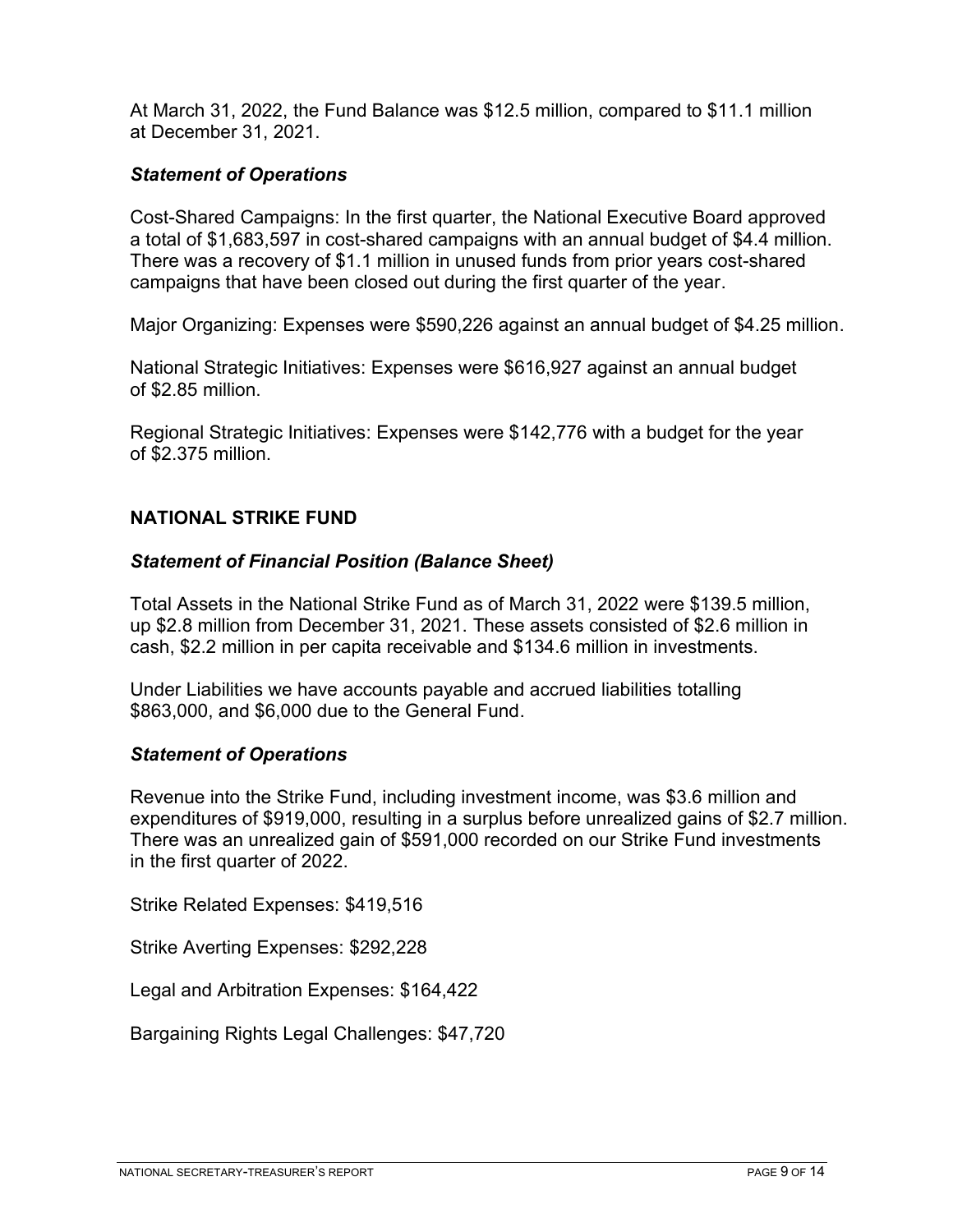# **STRIKES, LOCKOUTS AND SETTLEMENTS**

Local 301 (QC) – Société d'habitation et de développement de Montréal, 27 members who were on rotating strike since January 24, 2022, ratified a new collective agreement on April 4, 2022.

Local 401 (BC) – Vancouver Island Regional Library, 17 members on strike from March 9 to April 12, 2022.

Local 3939 (QC) – Montreal Casino, 545 members on strike since May 14, 2022.

Local 5454 (QC) – Société québécoise du cannabis, 150 members on strike since May 17, 2022.

# **PER CAPITA ARREARS**

For the quarter ended March 2022 the total arrears were \$4,801,492 which was a decrease of \$4,310,431 or 47.31% from the previous quarter ended December 2021. Total arrears have decreased 5.51% as compared to March 2021.

# **INFORMATION TECHNOLOGY (IT) REPORT**

With the second quarter of 2022 well underway, the IT Branch continues to work on approved plans for the replacement of CUPE's Per Capita Tax system (PCIS), new releases of the MRMS, enhancements to CUPE's Avanti Human Resource Management System, CUPE's Information Management Project and finally, strengthening CUPE's IT Security posture.

## *Per Capita System Re-Development*

The PCIS project is in a testing phase. The focus is on data entry, the user interface and the required integration with CUPE's financial system. The new system is targeting a go live for late Q4 2022.

## *Avanti Human Resources System Enhancements*

The project to enhance the tracking and reporting of position management for the Avanti system was implemented successfully in April 2022. The next key item in the pipeline is Recruitment/Onboarding Implementation (September 2022 – November 2022).

## *Member Relationship Management System (MRMS) Enhancements*

The IT Dev team continues to work with the Alberta Region and Organizing & Regional Services (ORS) on the rollout of an electronic form specific for members of Alberta locals to fill out online for opting in to pay the Non-Core dues that complies with the new Bill 32 legislation. ORS has successfully conducted online training to Alberta locals to use the new electronic form in MRM LUI.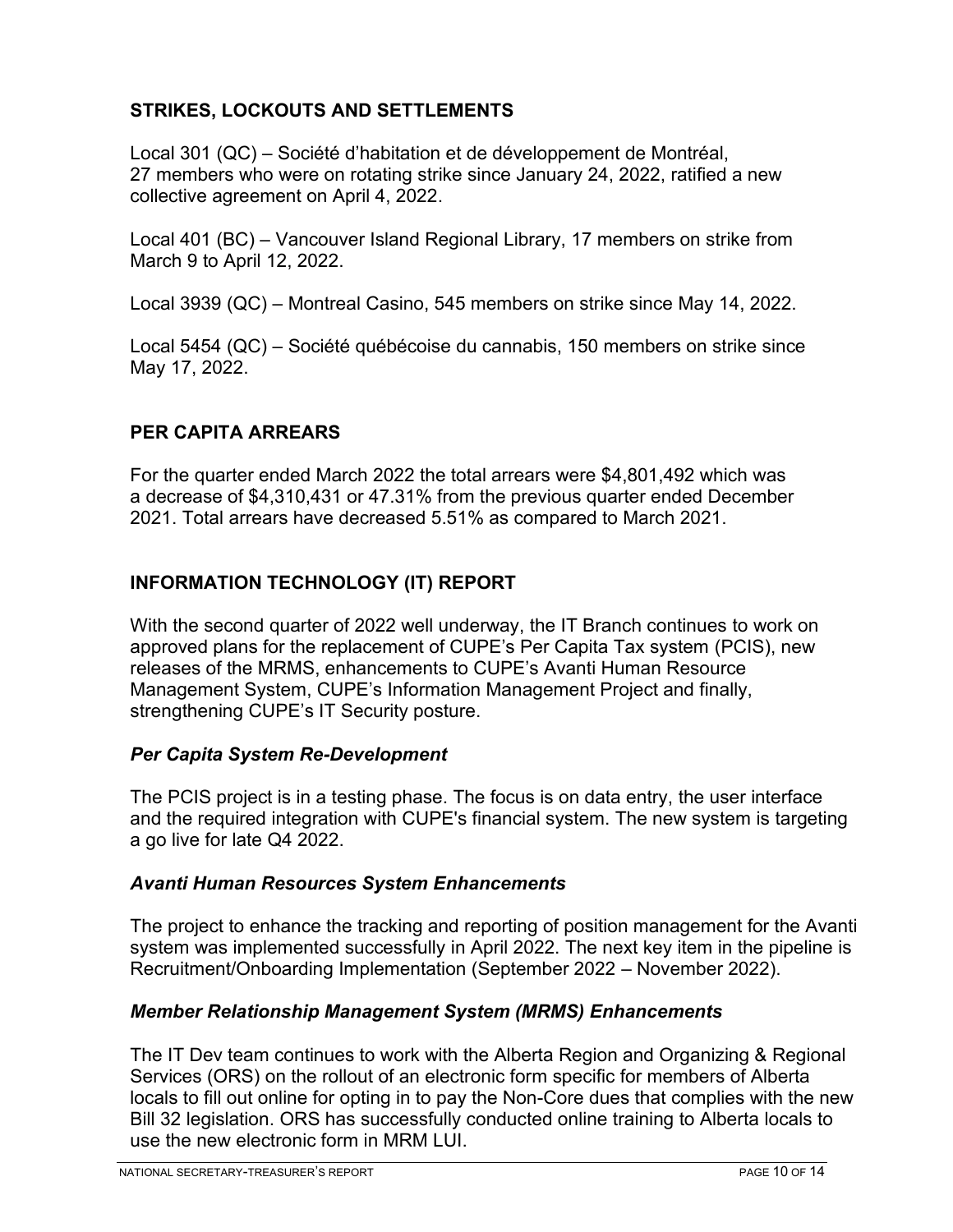The IT Development team remains focused on a new Strike Fund project with the objective to implement a system that will automate workflow processes, create the ability to fill out forms online, expedite the approval and reporting processes online. This will eliminate the problem of maintaining and managing paper forms, the delay in collecting signatures and providing the necessary reporting and auditing requirements.

The project is in the development phase. This will be followed by the user acceptance testing phase tentatively scheduled for Q3, 2022 with an anticipated release of the new system slated for Q4, 2022.

Lastly, the IT Development team, in collaboration with ORS, are in the implementation planning stage for releasing the MRM LUI enhancement for tracking and reporting on organizing drives.

### *Information Management (IM) Solution*

CUPE is moving forward with the implementation of a bilingual, IM Solution called (CUPEdocs | DocsSCFP) based on Microsoft 365 tools. The first phase of the project for 2022 will focus on implementing the IM solution for CUPE National with the objective of rolling out the IM solution across all regions in 2023.

The National Secretary-Treasurer's Office (NSTO) is the IM Solution pilot group. As part of the planning and discovery phase, the IM Project Team met with NSTO for an initial consultation which was then followed by workshops and meetings that helped the project team understand current information management habits, and what unique information needs staff have throughout NSTO. With the information gathered, the IM Project Team is currently focused on the design and build phase specific to the needs of the NSTO. The IM Project Team will be moving to address the IM needs of the National President's Office (NPO) next.

## *IT Infrastructure and Improving CUPE's IT Security Posture*

With the increase in security threats, it is imperative that we continue to enhance our security measures and vigilance to protect CUPE resources. We will move next to implementing an antimalware solution on CUPE's Smartphone fleet and then to an enhanced password policy. Stronger more complex passwords will allow CUPE to further strengthen its security posture and protect users and CUPE information.

# **PROPERTIES AND LEASEHOLDS**

The Property Management Team continues to implement and manage the COVID preventive measures to maximise the safety of our staff as they return to the office. The measures include daily disinfection of points of contacts, increased ventilation and fresh air, supply of masks, hand disinfectant, and COVID preventive measures signage.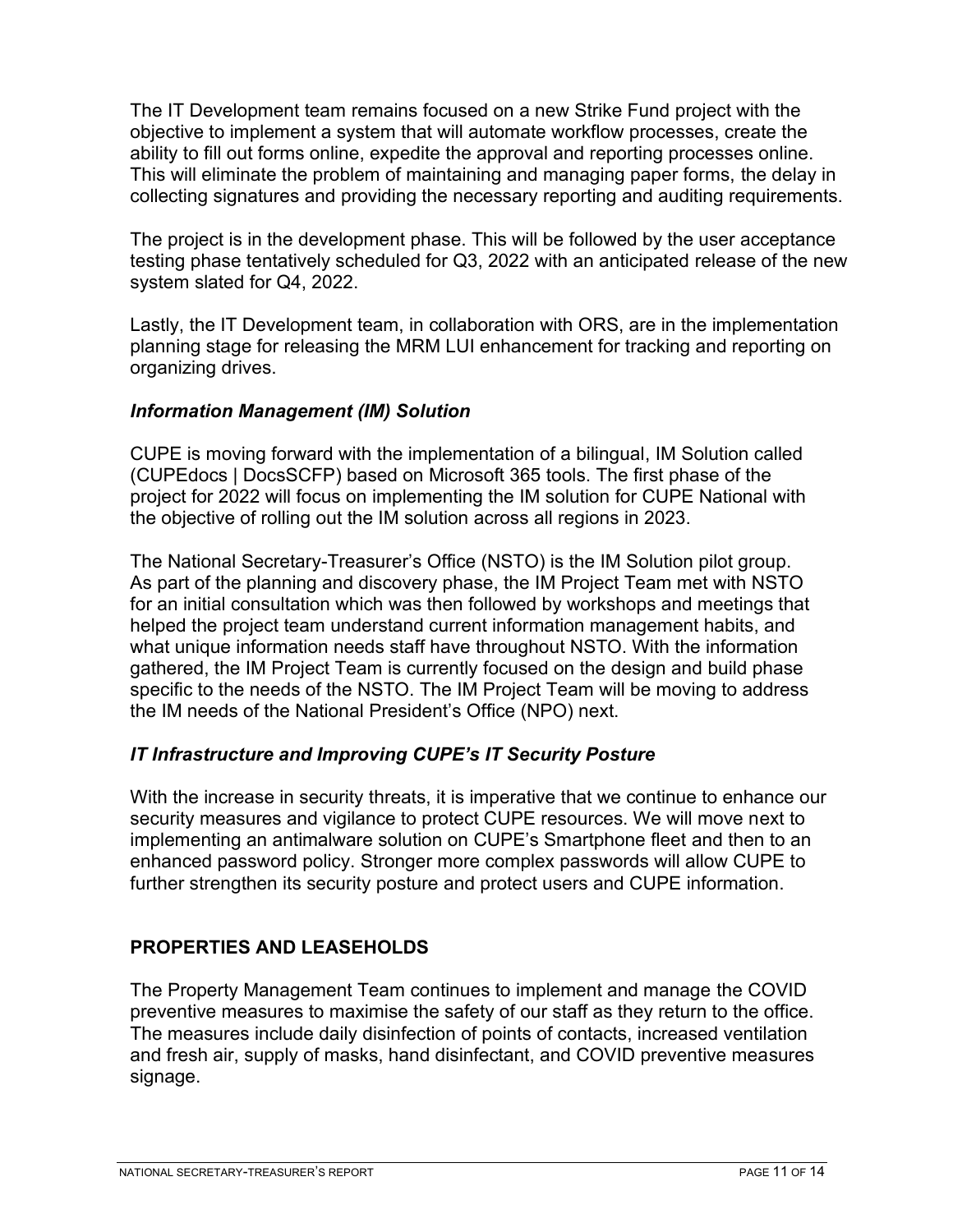Due to COVID related budgetary restrictions and associated uncertainties related to how we will return to the office, CUPE has continued to opt for short or medium-term lease renewal strategies where possible.

During this second quarter of the year, we are pursuing a renewal and expansion agreement in New Glasgow, negotiating for new space in Sydney and Oshawa, and are looking at the Regina real estate market in order to evaluate various opportunities for a long-term solution relating to the Saskatchewan Regional Office.

We completed the fit-up and moved into our new space in Fort McMurray, and have started the leasehold improvements for our new space in Gatineau. We continue to work on the Manitoba Regional Office expansion project and are also performing capital investments in several of our properties, including numerous security systems upgrades.

We have submitted an offer to purchase a 9,000 square foot parcel of land that has been listed for sale immediately adjacent to the Ottawa Area office. This property will allow us to very positively complement our land holdings at the national office complex and will increase the overall value of our real estate asset in a significant manner.

We hope to complete our due diligence on this transaction over the next few months. There will be a motion brought to this NEB meeting for approval of this transaction.

We are reviewing the design of our offices and looking at different ways they can better serve our operational requirements. In light of recent developments in real estate markets, and of new realities highlighted by this pandemic period, we seek to improve our facilities and better align them to our new realities.

## **CONFERENCES AND EVENTS**

CUPE began 2022 with more virtual meetings as well as a hybrid National Executive Committee and Board Meeting in March. Since then, we have been busy scheduling and rescheduling both virtual and in-person meetings throughout 2022.

Our 2022 All Committees Meeting originally set to take place in March at the Shaw Centre in Ottawa has been rescheduled for later in the year and will take place from October 31 to November 3, 2022, at the Vancouver Convention Centre. Even though this meeting was rescheduled, the national committee staff advisors and co-chairs still had an opportunity to meet virtually in a plenary session and in their individual committee meeting on March 28, 2022, allowing them the opportunity to meet and discuss their roles and expectations of the committees for the next two years. Several of the committees have met virtually already this year and I have had the opportunity to bring greetings to some of them.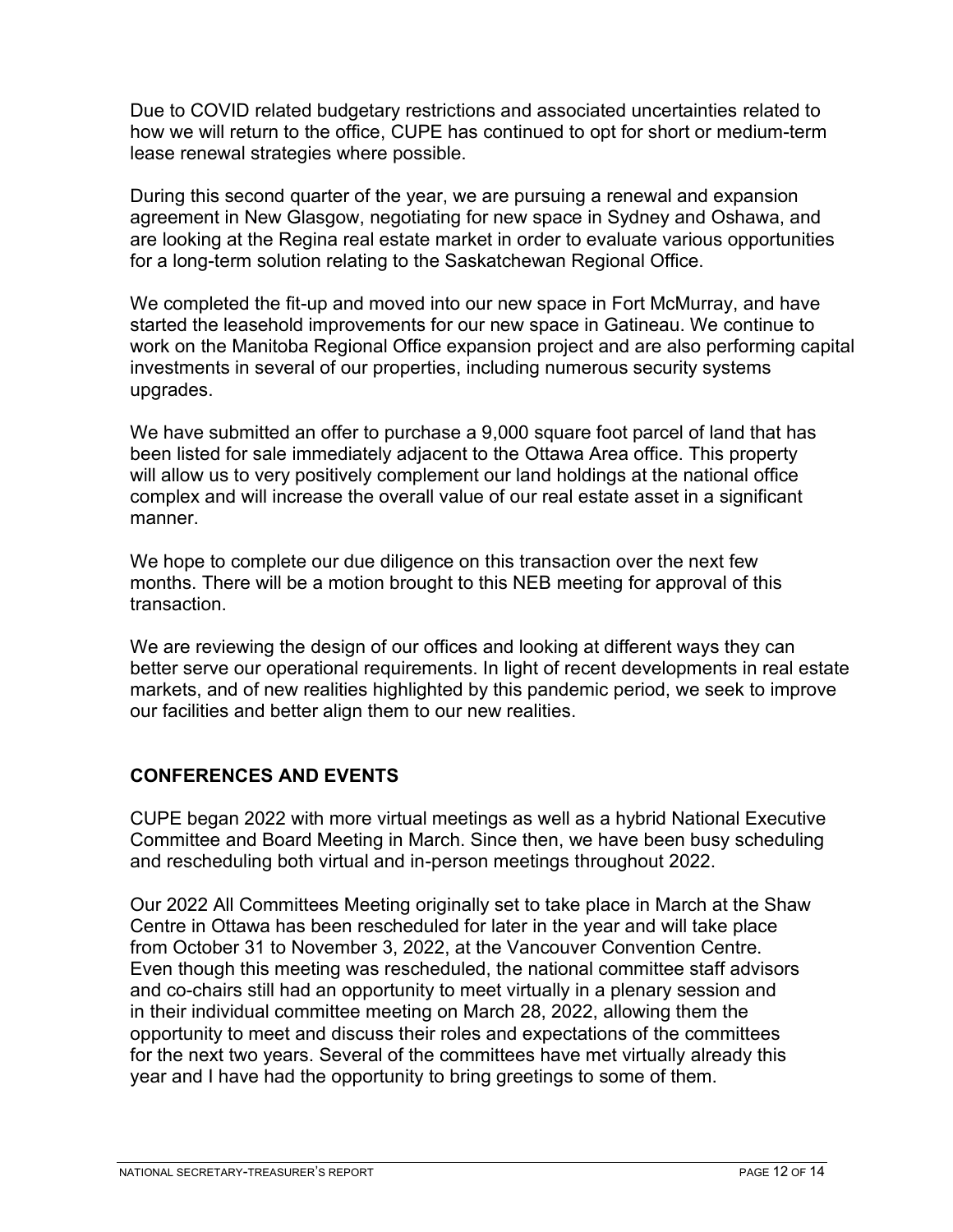This National Executive Committee and Board meeting is being held using a hybrid model however for the June Board meeting, we are back to full-day meeting for the first time since our initial shutdown in March 2020. In addition to these meetings, we also had a hybrid Directors' Meeting which took place at the Shaw Centre in Ottawa from June 14 to18, 2022.

Our National Sector Council Conference will be held in Ottawa October 3-6, 2022.

While CUPE is busier than ever planning for both virtual and in-person events, we are hopeful that the conferences and meetings scheduled for this fall will take place as planned which will allow our members and staff to gather to full capacity once again.

# **PENSION ADMINISTRATION**

The retirees' inflation protection payments were made in June 2022 as a result of the January 1, 2022 actuarial valuation and in accordance with Plan provisions. Effective January 1, 2022, members who retired prior to January 1, 2021 had their pension benefits payable from the CEPP increased by 4.61%. This rate was proportionally adjusted for those who retired in 2021. The June payments also included a retroactive adjustment for the period from January 1 to May 31, 2022. A letter with indexation details was sent to all retired members in May.

The Joint Board of Trustees held a JBT meeting in June to discuss ongoing issues and activities of the pension plan.

The auditors of the CUPE Employees' Pension Plan have completed the 2021 Pension Fund audit and the 2021 Financial Statements will be filed with the Regulators in June.

The spring edition of the CEPP newsletter "Pension Connection" is available on the CEPP website.

The Pension Plan staff is currently working on the preparation of the 2021 Pension Plan Annual Statements for all plan members. Active plan members will also have access to their 2021 annual statements through the Plan's website at [www.cepp.ca](http://www.cepp.ca/) for pension estimates purposes.

A motion was adopted at the recent JBT naming myself the Chair of the board for the remainder of 2022 and the Vice Chair for 2023. I wish to thank Charles Fleury for his leadership as chair of the JBT up until June of 2022. Charles will remain on the JBT as CUPE Trustee.

CUPE appointed a new alternate Trustee, Alison Davidson, who is replacing Cavelle Lane.